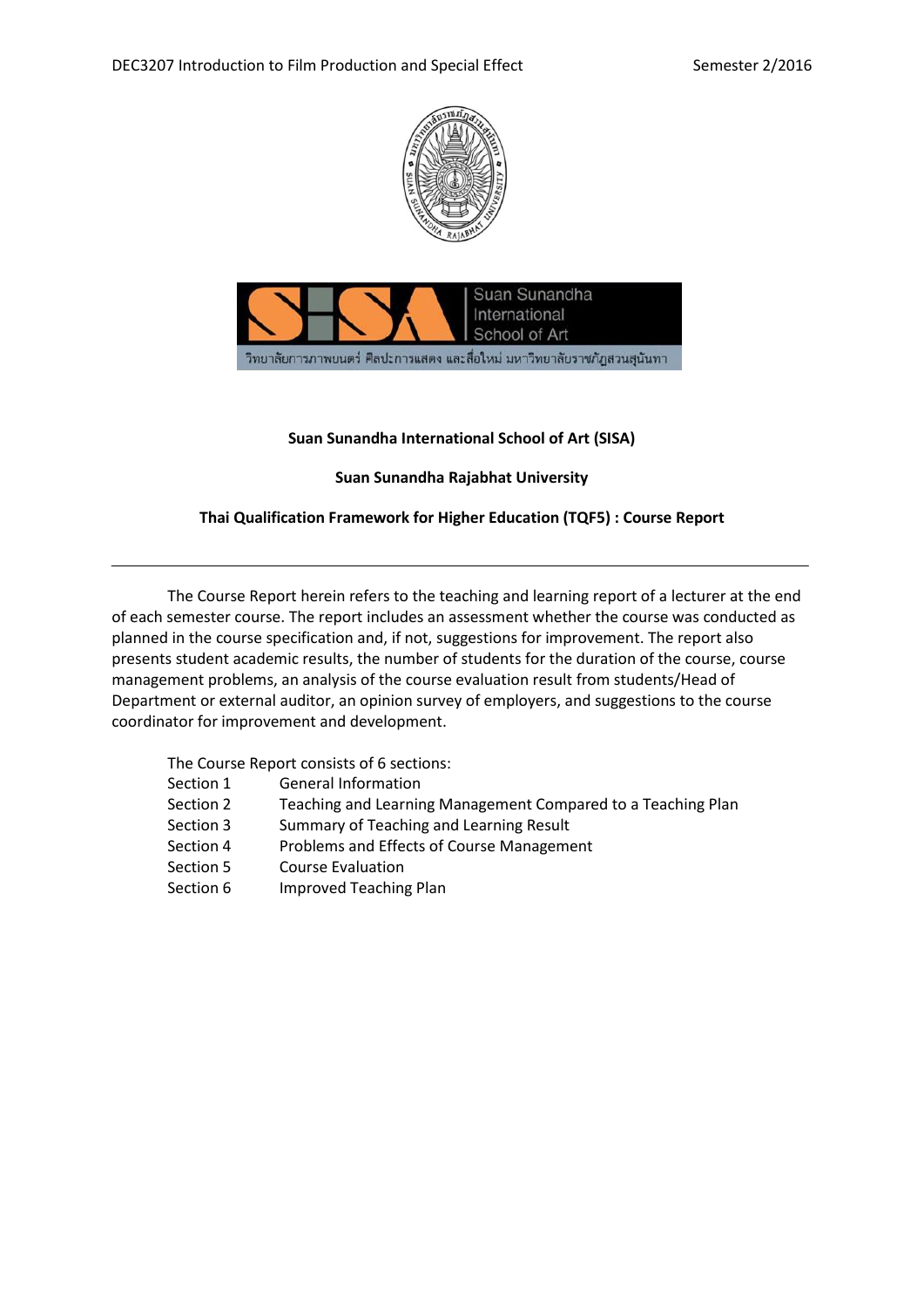### **Course Report**

| Name of Institution       | : Suan Sunandha Rajabhat University                |
|---------------------------|----------------------------------------------------|
| Campus/Faculty/Department | : Suan Sunandha International School of Art (SISA) |

#### **Section 1: General Information**

| Course title and code<br>Effect                                    | : DEC3207 Introduction to Film Production and Special                                                    |
|--------------------------------------------------------------------|----------------------------------------------------------------------------------------------------------|
| Pre-requisite                                                      | : None                                                                                                   |
| Responsible faculty, lecturer, and section : Mr. Lak Taechawanchai |                                                                                                          |
| Course semester/academic year                                      | : Semester 2/2016                                                                                        |
| Place of study                                                     | : Suan Sunandha International School of Art (SISA),<br>Room: 81/81101, Suan Sunandha Rajabhat University |

### **Section 2: Teaching and Learning Management Compared to a Teaching Plan**

1. Report of a planned teaching hours compared to an actual teaching hours

Specify teaching topics, teaching hours according to the plan, and actual teaching hours. If the actual teaching hours are different from the plan by more than 25%, specify the reasons.

| No.            | <b>Teaching Topics</b>                                     | <b>Planned</b><br><b>Hours</b> | Actual<br><b>Hours</b> | If planned<br>teaching hours<br>differs from<br>actual teaching<br>hours more than<br>25%, specify<br>reasons. |
|----------------|------------------------------------------------------------|--------------------------------|------------------------|----------------------------------------------------------------------------------------------------------------|
| 1              | - Course Orientation<br>- Introduction for film production | 3                              | 3                      |                                                                                                                |
| $\overline{2}$ | - Preproduction for VFX                                    | 3                              | 3                      |                                                                                                                |
| 3              | - VFX shooting plan                                        | 3                              | 3                      |                                                                                                                |
| 4              | - Shoot the VFX shot                                       | 3                              | 3                      |                                                                                                                |
| 5              | - Introduction for compositing software                    | 3                              | 3                      |                                                                                                                |
| 6              | -Timeline and layer                                        | 3                              | 3                      |                                                                                                                |
| $\overline{7}$ | - Transform the layer and 3D layer                         | 3                              | 3                      |                                                                                                                |
| 8              | - Keying and Masking footage                               | 3                              | 3                      |                                                                                                                |
| 9              | - Basic VFX software plugins                               | 3                              | 3                      |                                                                                                                |
| 10             | - Basic particle system                                    | 3                              | 3                      |                                                                                                                |
| 11             | - composition and precomposition                           | 6                              | 6                      |                                                                                                                |
| 12             | - Project - Presentation                                   | 3                              | 3                      |                                                                                                                |

2. Teaching topics not covered as planned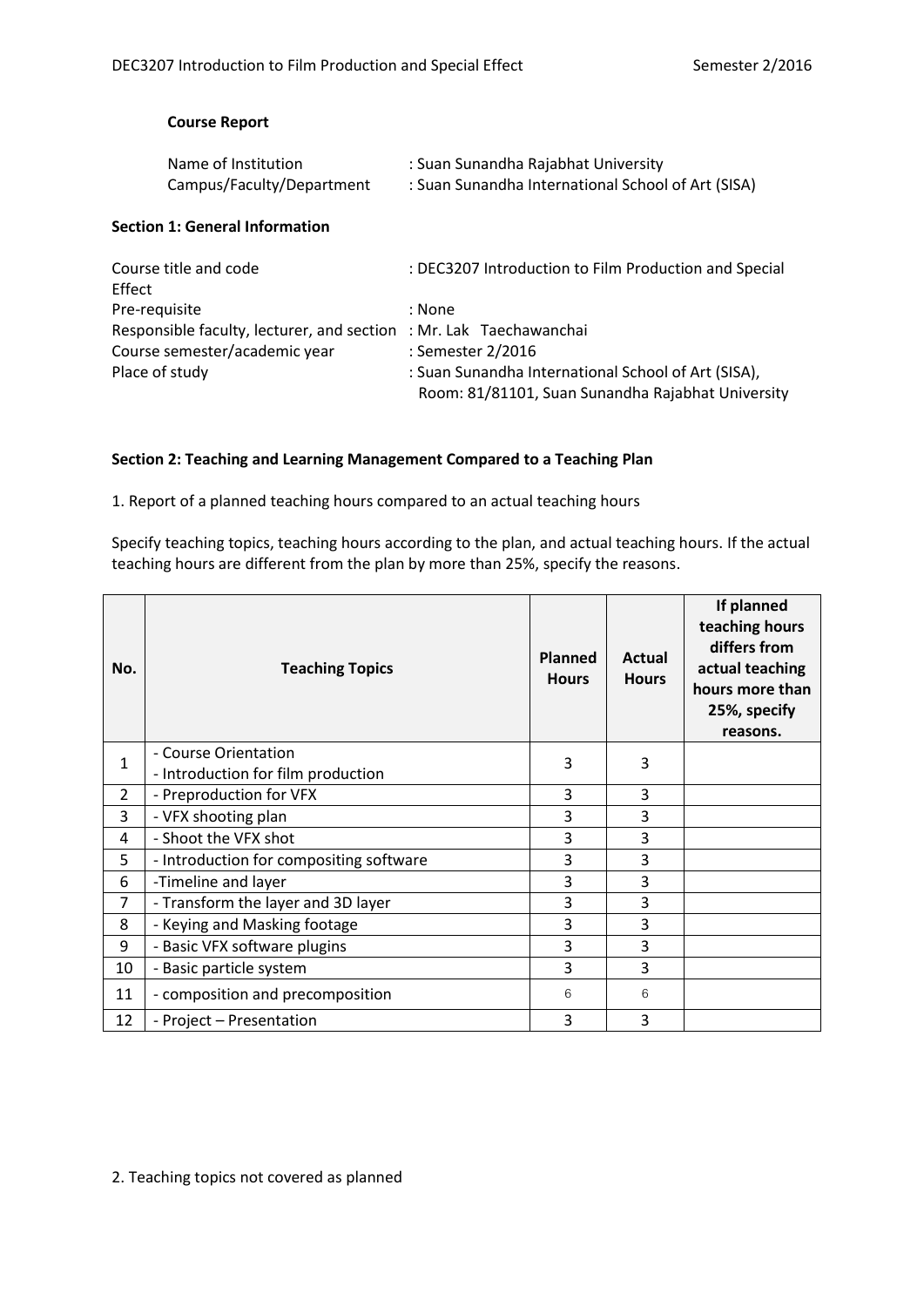Specify topics that are not covered according to the teaching plan. The lecturer may consider whether the main points of the topics affect learning outcomes at both the course and program levels. If there is any impact on student learning outcomes, give suggestions.

| <b>Teaching Topics Not Covered As Planed</b> | <b>Effects to Learning Outcomes</b> | <b>Provide Any Suggestions</b> |
|----------------------------------------------|-------------------------------------|--------------------------------|
|                                              |                                     |                                |

# 3. Efficiency of teaching towards learning outcomes, as specified in course design

Specify whether teaching methodology can lead towards achievement of all domains of learning outcomes, as articulated in course specification. Specify problems found in teaching. Give suggestions.

|                                                                                                                                                                                                                                                                                                                  | <b>Teaching Methodology</b>                                                                                                                                                                                                                                                                                   | <b>Efficiency</b> |           | <b>Setback During</b>                                                                              |
|------------------------------------------------------------------------------------------------------------------------------------------------------------------------------------------------------------------------------------------------------------------------------------------------------------------|---------------------------------------------------------------------------------------------------------------------------------------------------------------------------------------------------------------------------------------------------------------------------------------------------------------|-------------------|-----------|----------------------------------------------------------------------------------------------------|
| <b>Domains of Learning Outcomes</b>                                                                                                                                                                                                                                                                              | and Activities in Class                                                                                                                                                                                                                                                                                       |                   | <b>No</b> | <b>Teaching and</b><br><b>Suggestions</b>                                                          |
| <b>Ethics and Morals</b><br>1. Honesty<br>2. Integrity<br>3. Responsibility<br>4. Punctuality<br>5. Tolerance<br>6. Confidence                                                                                                                                                                                   | 1. Rules setting such as<br>attending the class on<br>time and regularly<br>2. Group discussion<br>3. Group work<br>Responsible for given<br>tasks and be honest in<br>working and<br>examination                                                                                                             | $\sqrt{ }$        |           | - Need to explain to<br>students to<br>understand the<br>consequences of being<br>late and absent. |
| Knowledge<br>1. Can apply knowledge in real<br>working time<br>2. Dare to use creativity that's<br>profit for film production<br>development<br>3. Understand in working<br>process rightly in standard<br>4. Good attitude to profession<br>and work based on<br>moralities and ethics of<br>mass communicators | 1. Explain and conclude<br>ideas through<br>teaching documents<br>and presentation by<br>programs of<br>Microsoft<br>PowerPoint,<br>Microsoft Word and<br>Internet<br>2. Single and group<br>assignment and<br>discussion<br>3. Games for case<br>studies understanding<br>and conclusion<br>4. Quiz in class | $\sqrt{ }$        |           | - Some students have<br>extremely limited<br>ability in English.                                   |
| <b>Cognitive Skills</b><br>1. Can apply theoretical section<br>and practical part to film                                                                                                                                                                                                                        | 1. Practice and ideas<br>conclusion by program                                                                                                                                                                                                                                                                | $\sqrt{ }$        |           | - Students need to get<br>real time information                                                    |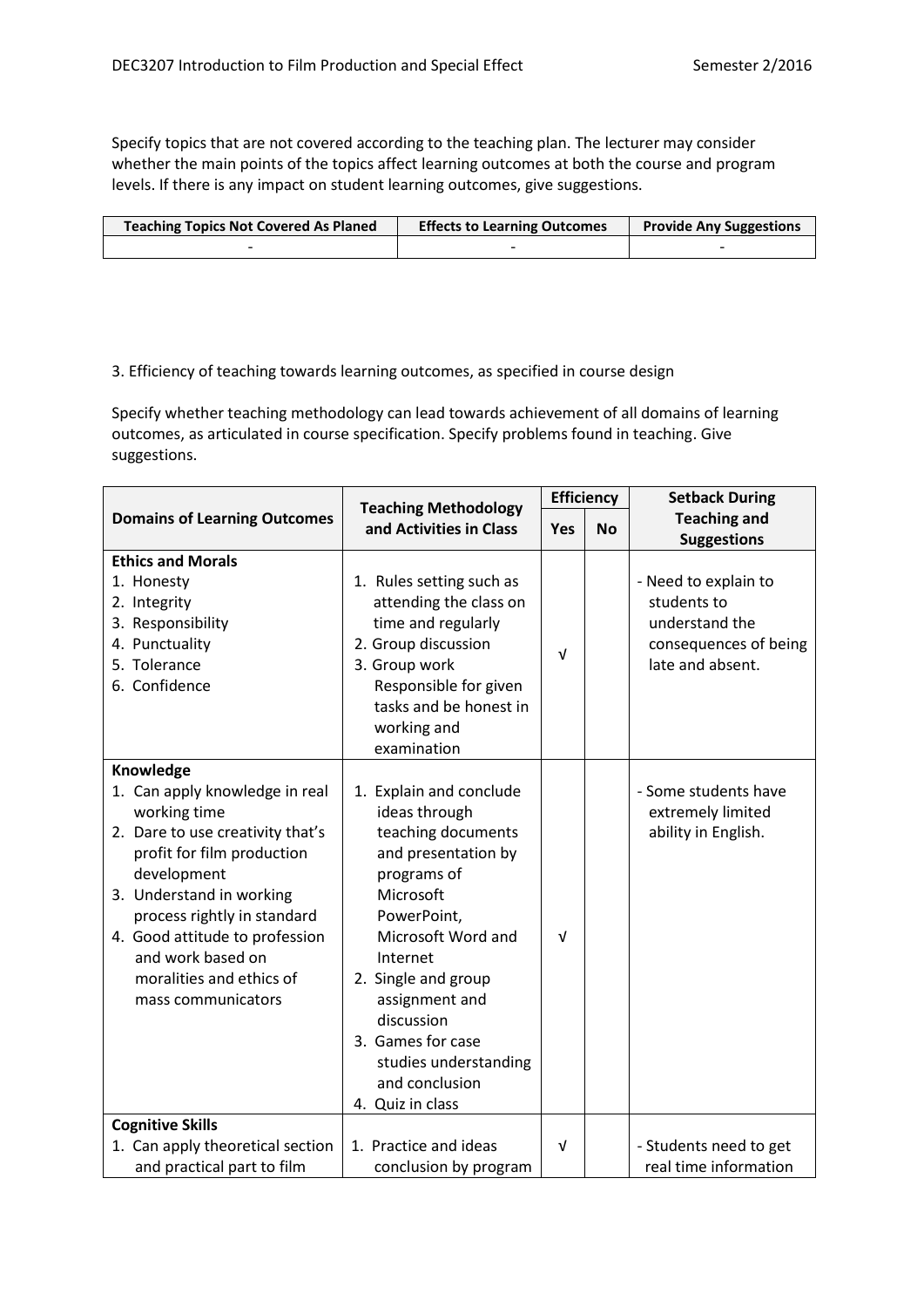| production                   | of Microsoft         | in classroom. |
|------------------------------|----------------------|---------------|
| 2. Can analyze situations in | PowerPoint           |               |
| film production              | 2. Assignment of     |               |
|                              | group discussion and |               |
|                              | report               |               |
|                              | 3. Group analysis    |               |
|                              | based on at present  |               |
|                              | film principles      |               |

| <b>Domains of Learning Outcomes</b> | <b>Teaching Methodology</b> |     | <b>Efficiency</b> | <b>Setback During Teaching</b> |
|-------------------------------------|-----------------------------|-----|-------------------|--------------------------------|
|                                     | and Activities in Class     | Yes | No                | and Suggestions                |
| <b>Interpersonal Skills and</b>     |                             |     |                   |                                |
| <b>Responsibilities</b>             |                             |     |                   |                                |
| 1. Relevant interpersonal skill     | 1. Explain and              |     |                   | - Students are too shy to      |
| and classmate                       | conclude ideas              |     |                   | ask questions in class         |
| 2. Skill of creation and            | through teaching            |     |                   |                                |
| maintenance of                      | documents and               |     |                   | - Use team learning and        |
| interpersonal relationship          | presentation by             |     |                   | students ask more              |
| with colleagues and gain and        | programs of                 | v   |                   | questions within the           |
| loss people                         | Microsoft                   |     |                   | group.                         |
| 3. Professional practice with       | PowerPoint,                 |     |                   |                                |
| self-responsibility and public      | Microsoft Word and          |     |                   |                                |
| responsibility based on             | Internet                    |     |                   |                                |
| moralities and ethics of            | 2. Group works              |     |                   |                                |
| mass communicators                  | assignment                  |     |                   |                                |
| 4. Being leader and follower        | 3. Group presentation       |     |                   |                                |
| while working development           |                             |     |                   |                                |
| <b>Numerical Analysis,</b>          |                             |     |                   |                                |
| <b>Communication and</b>            |                             |     |                   |                                |
| <b>Information</b>                  |                             |     |                   |                                |
| <b>Technology Skills</b>            |                             |     |                   |                                |
| 1. Effective communication          | 1. Communicative            |     |                   |                                |
| skill which are listening,          | technology usage            |     |                   |                                |
| speaking, reading and               | practice such as            |     |                   |                                |
| writing skills                      | assignment sending          |     |                   |                                |
| 2. Information technology           | via e-mail and              |     |                   |                                |
| and new media usage skills          | creation of                 | Λ   |                   |                                |
| to support film production          | forum for ideas             |     |                   |                                |
| such as information                 | sharing                     |     |                   |                                |
| searching via internet and          | 2. In class discussion      |     |                   |                                |
| uploading produced film             | or playing of case          |     |                   |                                |
| to youtube.com                      | studies games               |     |                   |                                |
|                                     | 3. Report presentation      |     |                   |                                |
|                                     | skill by using proper       |     |                   |                                |
|                                     | forms, tools and            |     |                   |                                |
|                                     | technology                  |     |                   |                                |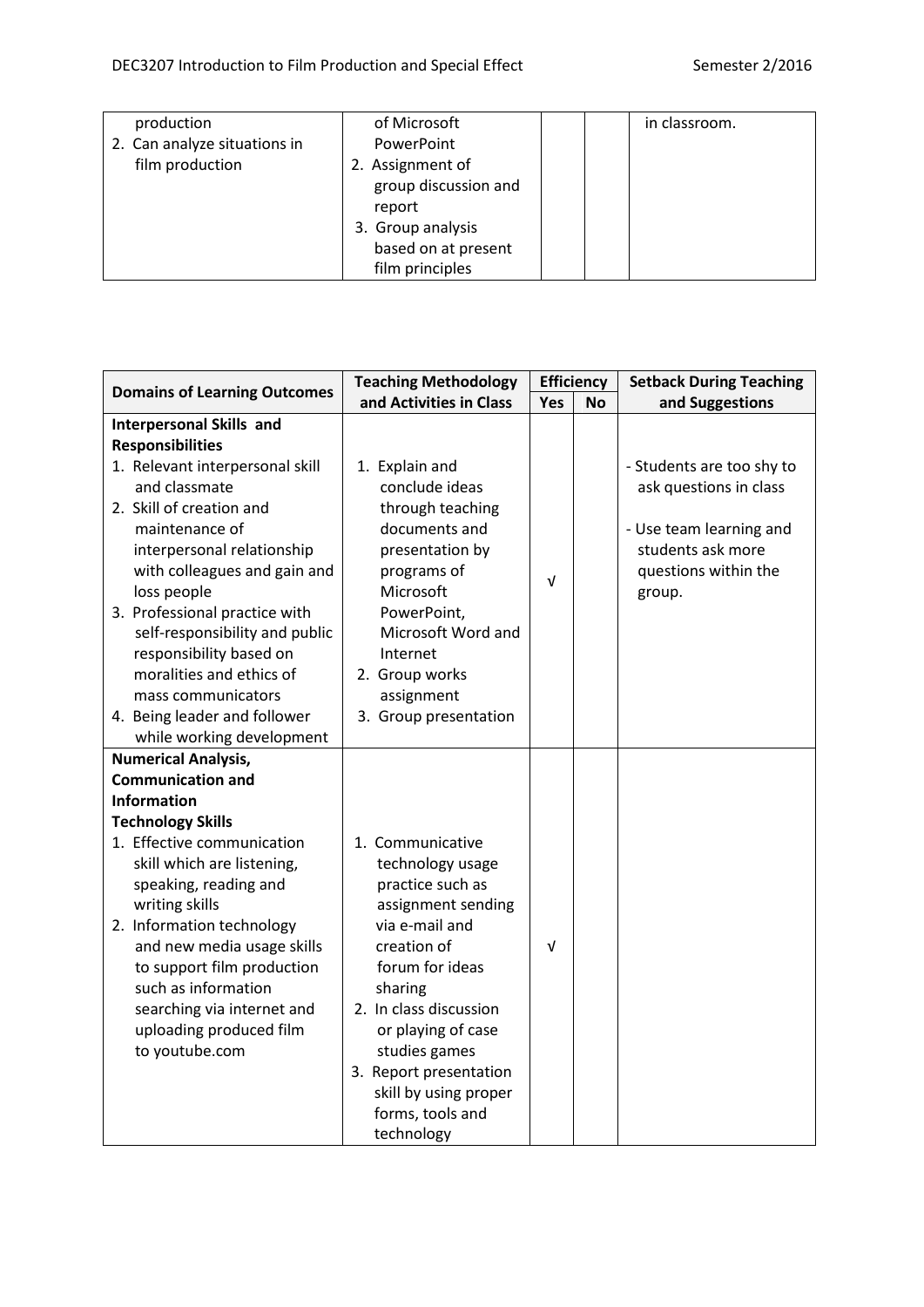#### 4. Teaching improvement

Suggest strategies to your department to improve teaching methodology based on problems found in Section 2, No. 3.

Suggestions: Suan Sunandha International School of Art (SISA) needs to improve the speed and the reliable of WIFI system in order for students can find real time information and solve the case study in the classroom.

### **Section 3: Summary of Teaching and Learning Results**

1. Number of students registered for the course : 5 students

- 2. Number of students at the end of the semester : 5 students
- 3. Number of students who withdrew from the course : 0 student
- 4. Distribution of scores level (grade)

| <b>Student's Score as Percentage</b> | Grade     | <b>Total</b> | Percentage |
|--------------------------------------|-----------|--------------|------------|
| 86-100                               | A         | 0            | 0.0        |
| 82-85                                | А-        | 0            | 0.0        |
| 78-81                                | B+        | 0            | 0.0        |
| 74-77                                | B         | 1            | 20.0       |
| 70-73                                | <b>B-</b> | 4            | 80.0       |
| 66-69                                | $C+$      | 0            | 0.0        |
| 62-65                                | C         | 0            | 0.0        |
| 58-61                                | $C-$      | $\mathbf 0$  | $\Omega$   |
| 54-57                                | D+        | 0            | 0.0        |
| 50-53                                | D         | $\mathbf{0}$ | 0.0        |
| 46-49                                | D-        | 0            | 0.0        |
| $0 - 45$                             | F         | 0            | 0.0        |
|                                      | W         | 0            | 0.0        |

5. Factors influencing unusual scores level: None

6. Errors from (grade) assessment plan

6.1 Errors about setting time for assessment

6.1.1 Specify errors and reasons.

| 6.1 Errors Due To Timing                          | <b>Reasons</b>                             |
|---------------------------------------------------|--------------------------------------------|
| Time for group discussion often takes longer than | It is hard to control group discussion and |
| expected.                                         | students often require more time           |

6.2 Errors about assessment techniques 6.2.1 Specify errors and reasons.

| 6.2 Errors Due To the Assessment Techniques | <b>Reasons</b>                                   |
|---------------------------------------------|--------------------------------------------------|
| Peer evaluation might be bias.              | Students tend to give their best friend a better |
|                                             | evaluation and students do not understand the    |
|                                             | rubric score thoroughly.                         |

7. Revision of student efficiency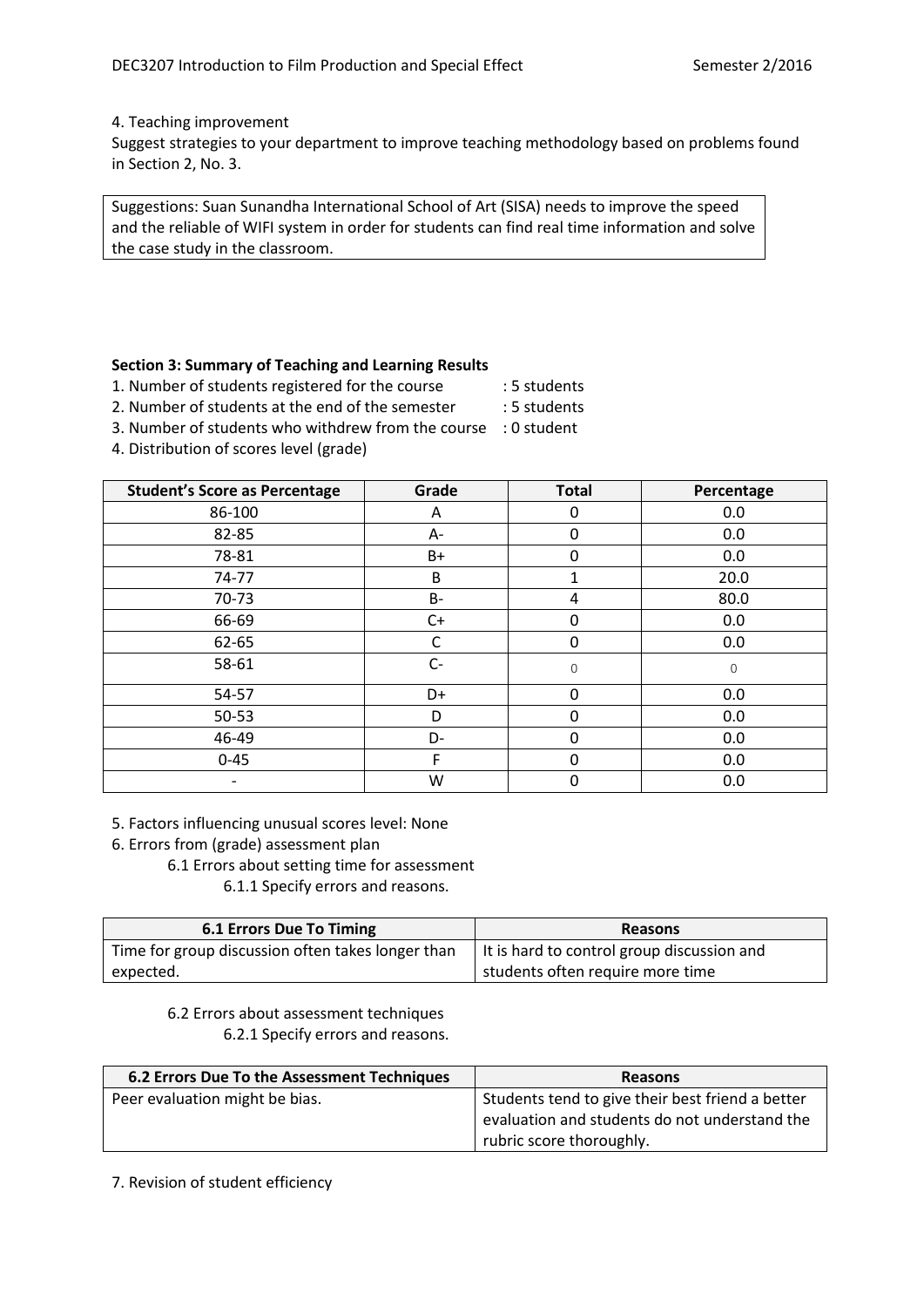Specify methods of revision and summarize the results

| <b>Method of Revision</b>                      | <b>Conclusion</b>                            |
|------------------------------------------------|----------------------------------------------|
| Have a meeting and discussion among lecturers. | Make a suggestion to reduce the bias of peer |
|                                                | evaluation.                                  |

#### **Section 4: Problems and Effects of Course Management**

- 1. Teaching resources and facilities problem
	- 1.1 Specify problems about teaching resources and facilities and their impact.

| <b>Problems</b>                                 | <b>Impacts</b>                                |
|-------------------------------------------------|-----------------------------------------------|
| The screen is too small for the students to see | It causes unclear presentation on screen that |
| clearly.                                        | makes the students cannot see and understand  |
|                                                 | the content clearly.                          |

# 2. Management and organization problem

2.1 Specify problems about management and organization and their impact on student learning.

| <b>Problems</b>                                | <b>Impacts</b>                                  |
|------------------------------------------------|-------------------------------------------------|
| There are too much trouble and procedures to   | Students lose their opportunities to learn from |
| take students to field trip off campus such as | real things outside.                            |
| process of getting and approving for a bus.    |                                                 |

### **Section 5: Course Evaluation**

1. Result of student course evaluations (please see attachment.)

### 1.1 Feedback from student evaluations

1.1.1 Specify strengths and weaknesses.

Students need more time to prepare their presentation and do their term paper.

1.2 Lecturer's opinion of student feedback

Lecturer agrees that it will help students by providing a better technique of searching information in order to save students' time.

2. Result of course evaluation from other evaluation methods.

2.1 Feedback from other evaluation methods

2.1.1 Specify strengths and weaknesses.

Strength : This course is enjoyable and helps students to understand about psychology. Weakness : There are too many topics that students need to understand in a short time.

2.2 Lecturer's opinion of feedback